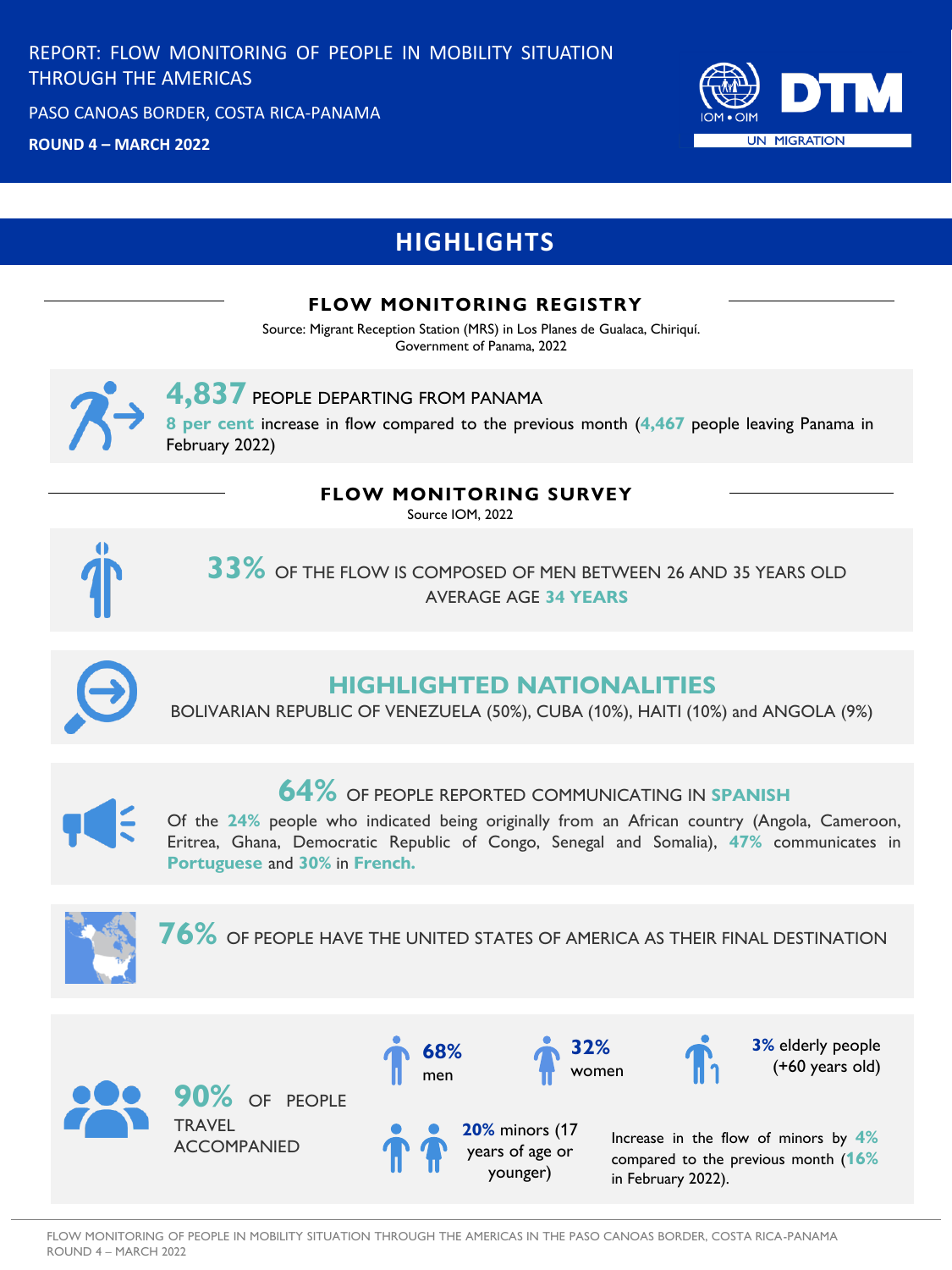### **METHODOLOGY**

The Flow Monitoring component of the DTM (Displacement Tracking Matrix)<sup>1</sup> tool consists of a registry of migrants and the application of surveys directed at representatives of travel groups and allows the generation of quantitative estimates on the flow of people in a defined location and, from this, the collection of qualitative data.

The data for the flow monitoring registry is obtained from official data provided by the Government of Panama, corresponding to the voluntary departures of migrants from the MRS of Los Planes, in Gualaca, through the National Migration Service (SNM). For the application of Flow Monitoring Surveys, the instrument used is available in Spanish, English and Haitian Creole, with the objective of expanding the number of people who can be surveyed and collecting data on gender, age, nationality, characteristics of the trip, migration route, country of habitual residence, in addition to counting the people who make up the travel group of the people surveyed. For the definition of monitoring points (Map 1), the Baseline Assessment of Irregular Migration Flows and Mobility Tracking in border localities in southern Costa Rica under the context of COVID-19 was taken as a reference, based on consultations with key informants<sup>2</sup> and field work.

For the study, records of irregular departures from Panama between March 1 and 31, 2022 were obtained, corresponding to 4,837 irregular departures to Costa Rica. In parallel, a stratified random sampling was carried out during March by monitoring points. A total of 211 surveys were conducted with migrants, of which 60 percent (126) were valid surveys and 40 percent were invalid (refusals by respondents). The data analysis was based on the assignment of the sample weight, which is useful for extrapolating the characteristics of the persons interviewed to the rest of the persons recorded in the exit registers. With this statistical analysis it is possible to know, by means of estimates, the characteristics of the total number of people counted. Of the 211 surveys carried out, for 126 the informed consent was not accepted; therefore, when weighting with the weight of the sample, they were excluded from the calculation.



#### Map 1. Distribution of monitoring points

This map is for illustration purposes only. The boundaries and names shown and the designations used on this map do not imply official endorsement or acceptance by the International Organization for Migration.

- 1. Information associated with the data collection methodology is available at [www.dtm.iom.int/about.](http://www.dtm.iom.int/about)
- 2. Retrieved from: <https://dtm.iom.int/reports/costa-rica-linea-base-para-la-evaluaci%C3%B3n-de-flujos-migratorios-y-presencia-de-migrantes-1>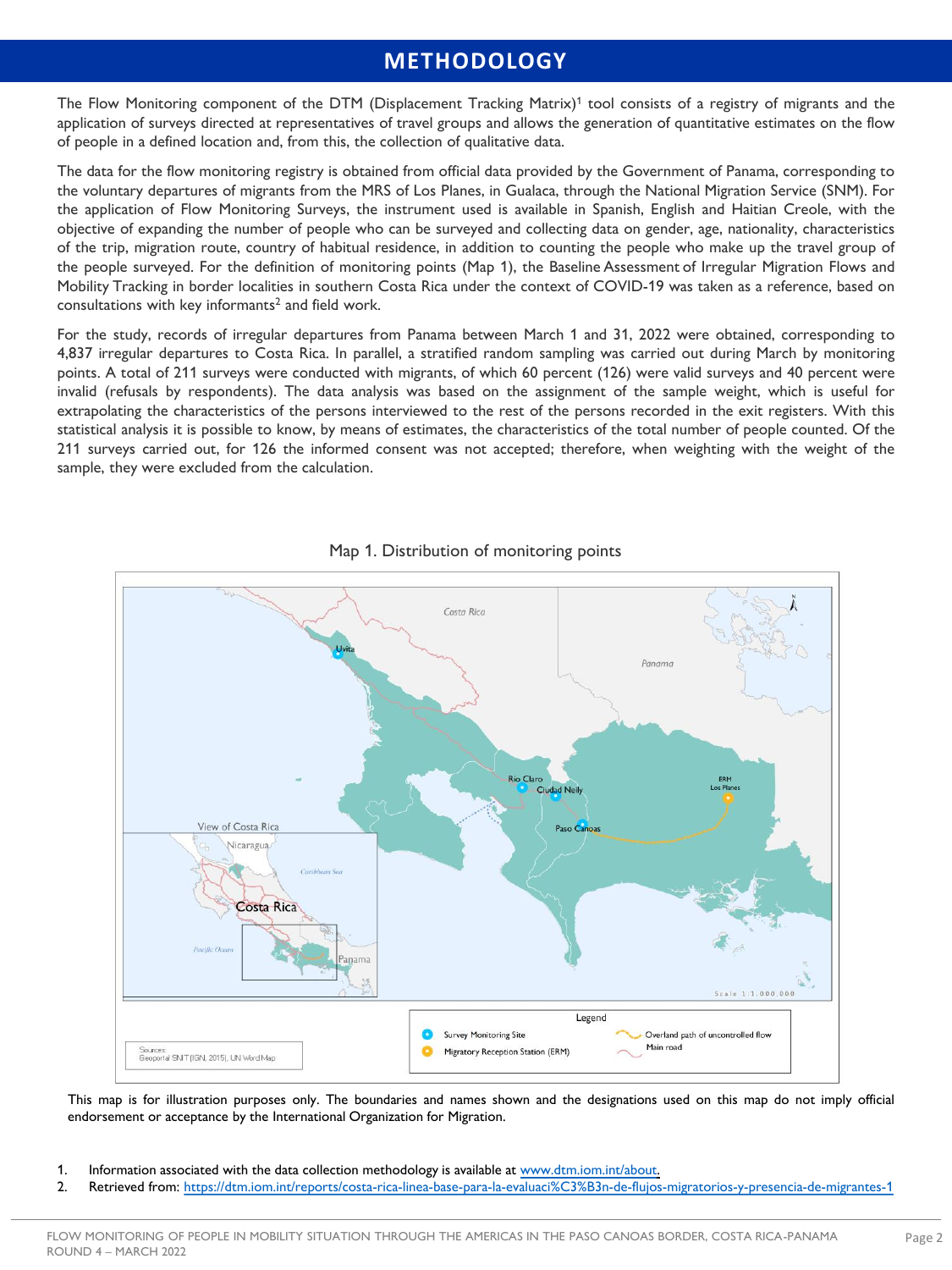### **CONTEXT**



In the framework of the COVID-19 emergency, since March 19, 2020, the Government of Costa Rica has kept its land border with Panama closed for the Controlled Flow Binational Operation, which sought an orderly and safe migration of migrants moving through the Americas<sup>3</sup>.



Between August 2021 and January 2022, 93,139 migrants entered Panama: Haiti (61%), Cuba (11%), Chile and Brazil with 7 per cent, Bolivarian Republic of Venezuela (4%), among other countries in South America, Africa and Asia (10%).



In Costa Rica, during 2022, a steady increase in the number of migrants of this migration flow has been identified (it has increased by 26 per cent compared to December 2021, when the flow monitoring in Costa Rica began). In addition, according to data from the General Directorate of Migration and Foreigners (DGME), between May 2021 and February 2022, 5,331 rejections<sup>5</sup> have been made in Paso Canoas.



In Costa Rica, there are many perceived vulnerabilities: people traveling alone, children, disoriented elderly people, people with medical problems, emotional exhaustion caused by stress, anguish and frustration. In addition, the main needs detected are associated with access to food, clothing, diapers, shelter, medicines and transportation. Many people have lost their identification documents and are reluctant to receive medical assistance, as they believe that they would not be allowed to continue their journey.





#### Source: DGME Costa Rica, 2022

- 3. People in mobility through the Americas is understood as the migration flow of people who migrate from Panama to Costa Rica, through Central America and North America, and is mainly composed of nationals from Haiti, Cuba, as well as other countries in South America, Africa and Asia.
- 4. Information on the DTM: Monitoring of Migration Flows in Darien, is available at [www.panama.iom.int/es/dtm-monitoreo-de-flujos](http://www.panama.iom.int/es/dtm-monitoreo-de-flujos-migratorios-en-darien)migratorios-en-darien.
- 5. Section 64 of the General Immigration and Foreigner Law establishes that rejection is the action by which the immigration authority denies the foreigner entry to the country, ordering his/her immediate return to the country of origin or precedence, which is executed when the person does not comply with the entry requirements demanded by the legislation in force, presents an impediment to enter the country or is caught trying to evade immigration control or entering through a place not authorized for such purpose.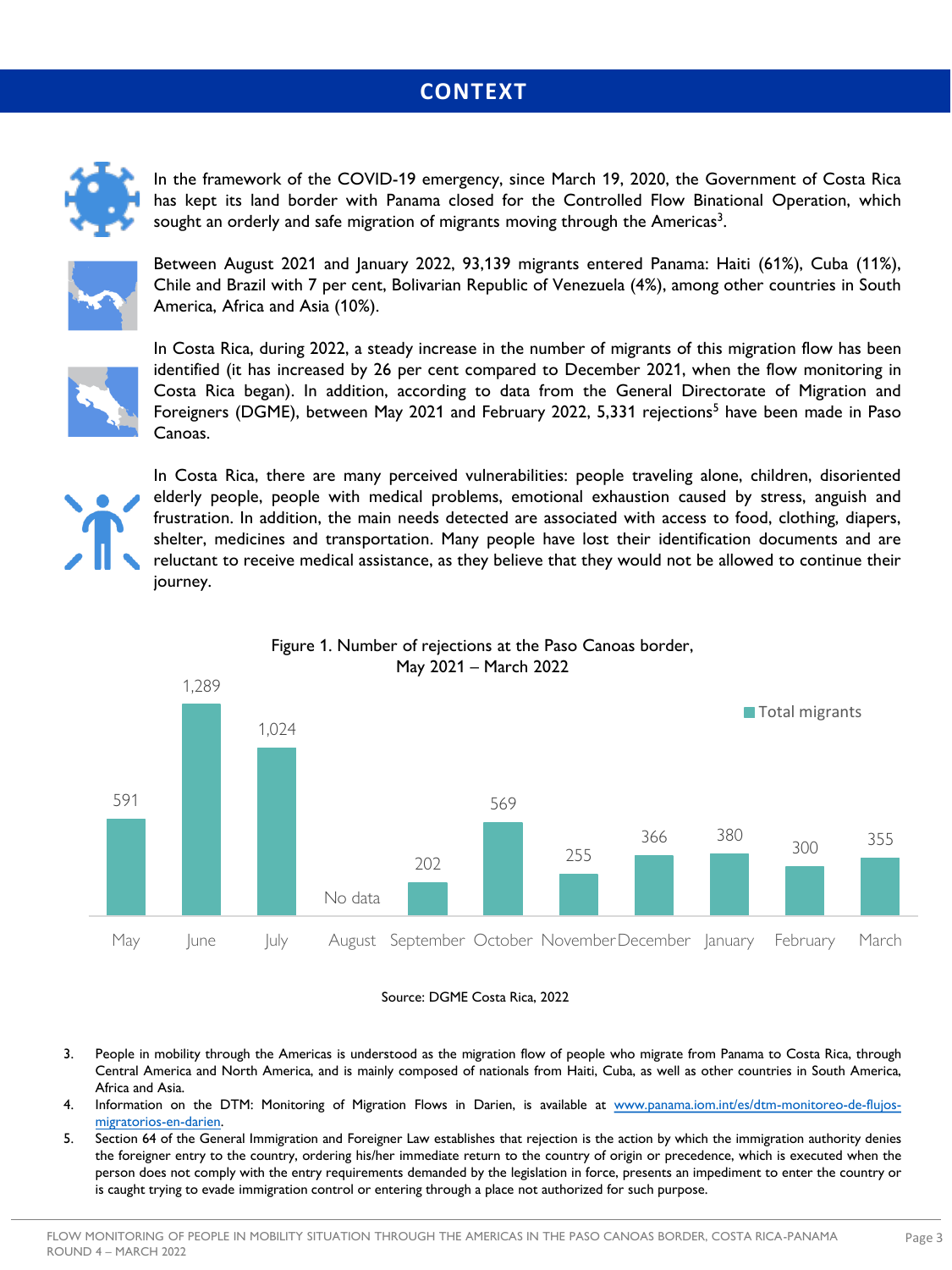#### **REGISTRY OF VOLUNTARY DEPARTURES OF MIGRANTS FROM THE MRS OF LOS PLANES, PANAMA**

According to the registry of voluntary departures of migrants from the MRS of Los Planes in Gualaca, Panama, between March 1 and March 31, 2022, 4,837 departures of people from the migration flow were registered, equivalent to an average of 156 departures per day. This number represents an 8 percent increase compared to the 4,467 people who left the MRS in February 2022 (Figure 2).

Between December 2021 and March 2022, there was an increase in the migration flows, in December 2021 there was an average of 115 daily departures from the MRS of Los Planes, in January 2022 this figure increased to 120 people, 160 in February 2022 and 156 in March 2022.



Figure 2. Registered departures of migrants in the MRS of Los Planes, Chiriquí, by range of dates. December 2021 - March 2022

Source: Government of Panama, 2022



Migrants moving through the Americas in the MRS of Los Planes, Gualaca, Chiriquí, Panama. © IOM 2021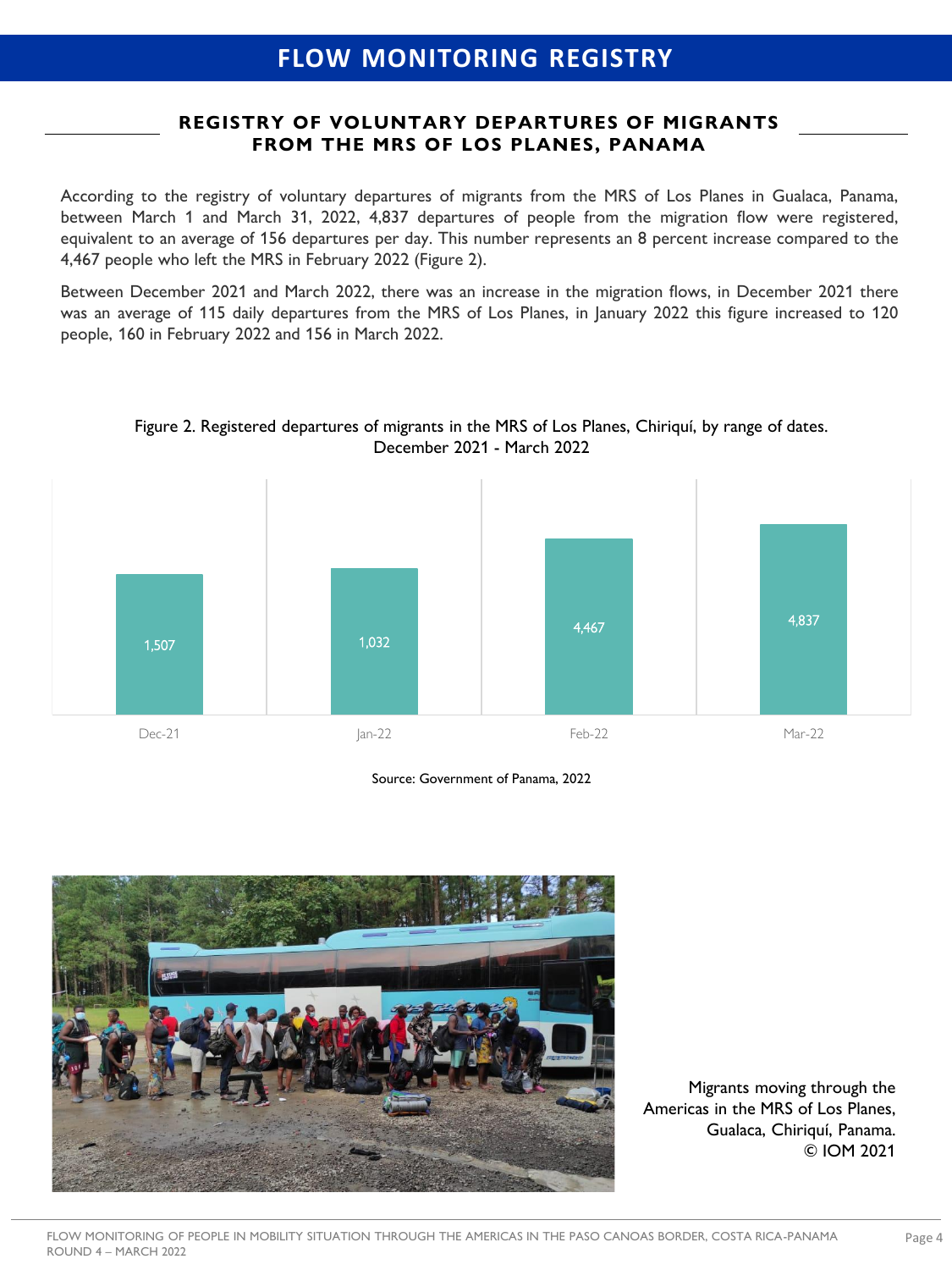## **FLOW MONITORING SURVEY**

### **SOCIO-DEMOGRAPHIC CHARACTERISTICS**

## **A) Gender and age**

Between March 1 and March 31, 2022, an estimated 4,837 irregular entries of migrants in mobility through the Americas was registered in Costa Rica. Most of the migration flow is composed of men (74% men and 26% women). The average age is 34 years, with a majority of people (77%) between 26 and 45 years of age (see Figure 3).



Figure 3. Percentage of people in mobility situation through the Americas by age and gender

### **B) Country of nationality**



There is an increase in the flow of Venezuelan nationals and a decrease in the flow of people from Haiti and Cuba. In December 2021, 857 persons from the Bolivarian Republic of Venezuela, 643 from Haiti and 1,000 from Cuba were registered; in January 2022, 1,601 persons from the Bolivarian Republic of Venezuela, 521 from Haiti and 559 from Cuba were registered. in February 2022, 1,921 persons from the Bolivarian Republic of Venezuela, 581 from Haiti and 804 from Cuba were registered.

## **C) Educational level**

In contrast to previous months, there was a decrease in the number of Venezuelan nationals with a completed university education; only 32 percent of the population originating from the Bolivarian Republic of Venezuela has completed university studies. This percentage increased (54%) for the population originating from Cuba.



Figure 4. Percentage of people in mobility situation in the Americas by educational level completed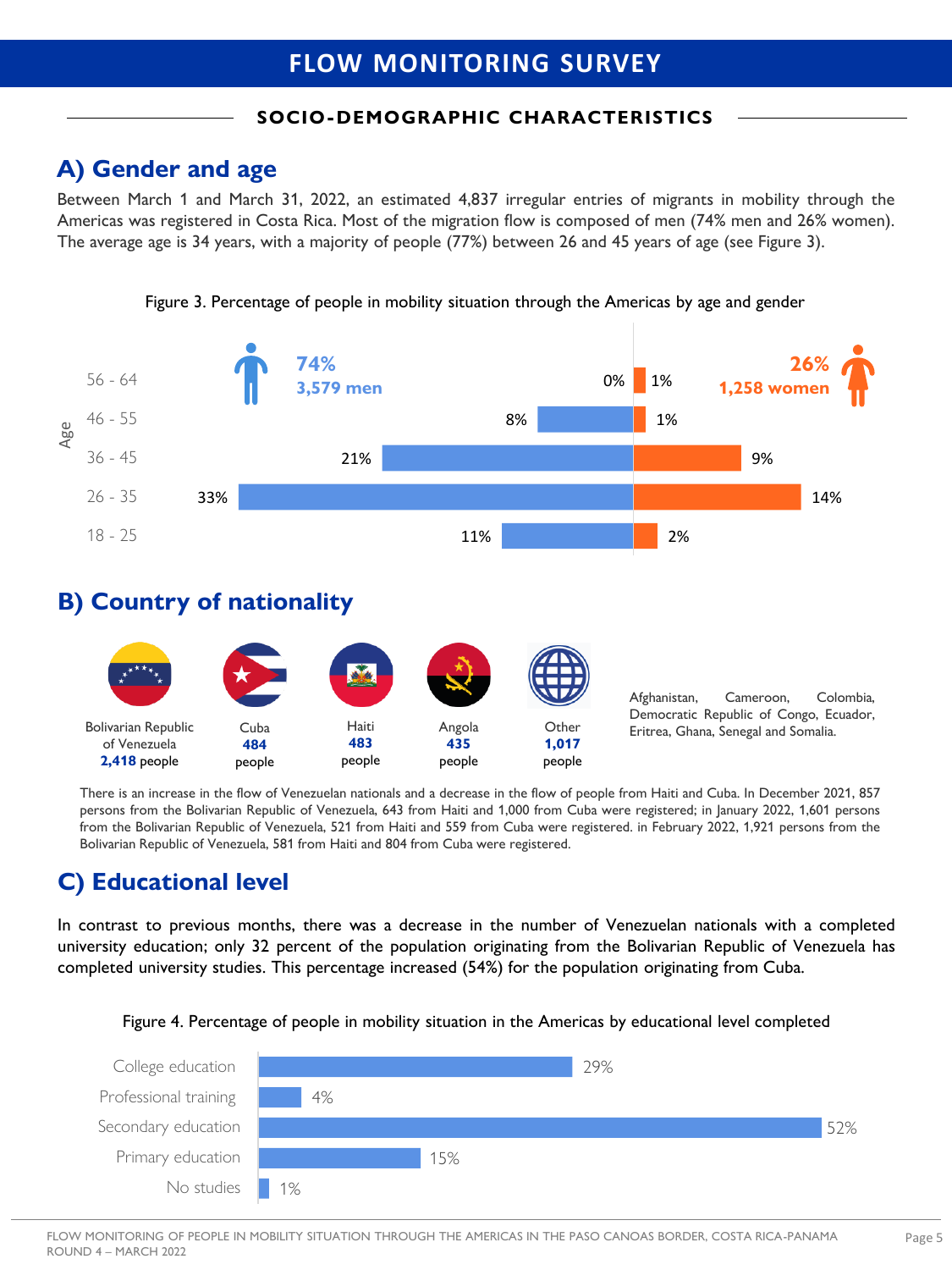# **D) Language**

The main language in which migrants normally communicate is Spanish (64%); however, other languages are identified in smaller proportions: Portuguese, French, Haitian Creole and English (Figure 5). Between December 2021 and March 2022, a decrease in the number of people who normally communicate in Haitian Creole has been noted, and the population that communicates in French and Portuguese has increased.

The population that normally communicates in Portuguese is composed of 56 per cent of people from Angola, 19 per cent from Senegal, 13 per cent from Haiti and 13 per cent from the Democratic Republic of Congo. The population that normally communicates in French is made up of 25 per cent of people from Senegal, 25 per cent from Haiti, and to a lesser extent, the Democratic Republic of Congo (17%), Angola (17%) and Cameroon (17%). Likewise, 100 per cent of the population who report communicating in Haitian Creole are originally from Haiti.







Sixty-two per cent of Haitian nationals normally communicate in Haitian Creole, followed by French (23%) and Portuguese (15%).

Eighty-two per cent of people of Angolan origin normally communicate in Portuguese, 18 per cent in French.

#### **MIGRATION STATUS**

## **E) Accompaniment during the journey**

The survey collected information on the groups with whom people travel, that is, the people who accompany the surveyed migrant during their migration journey. A total of 748 people were counted, of which 68 per cent are men and 32 per cent are women. In addition, it is estimated that 20 per cent of the groups of accompanying persons are persons under 18 years of age and 3 per cent are elderly people.

However, the percentage of people traveling alone is higher among men: 13 per cent compared to 3 per cent of women (Figure 6). On the other hand, of the 90 per cent of people who reported traveling in groups, 60 per cent were accompanied by their family and/or relatives, with an average of 6 people per travel group. There was a decrease in the number of people who traveled unaccompanied, in December 2021, 17 per cent of people traveled alone, while in January and February 2022 this percentage dropped to 9 per cent.



Figure 6. Percentage of travel companionship of people in mobility situation through the Americas, by gender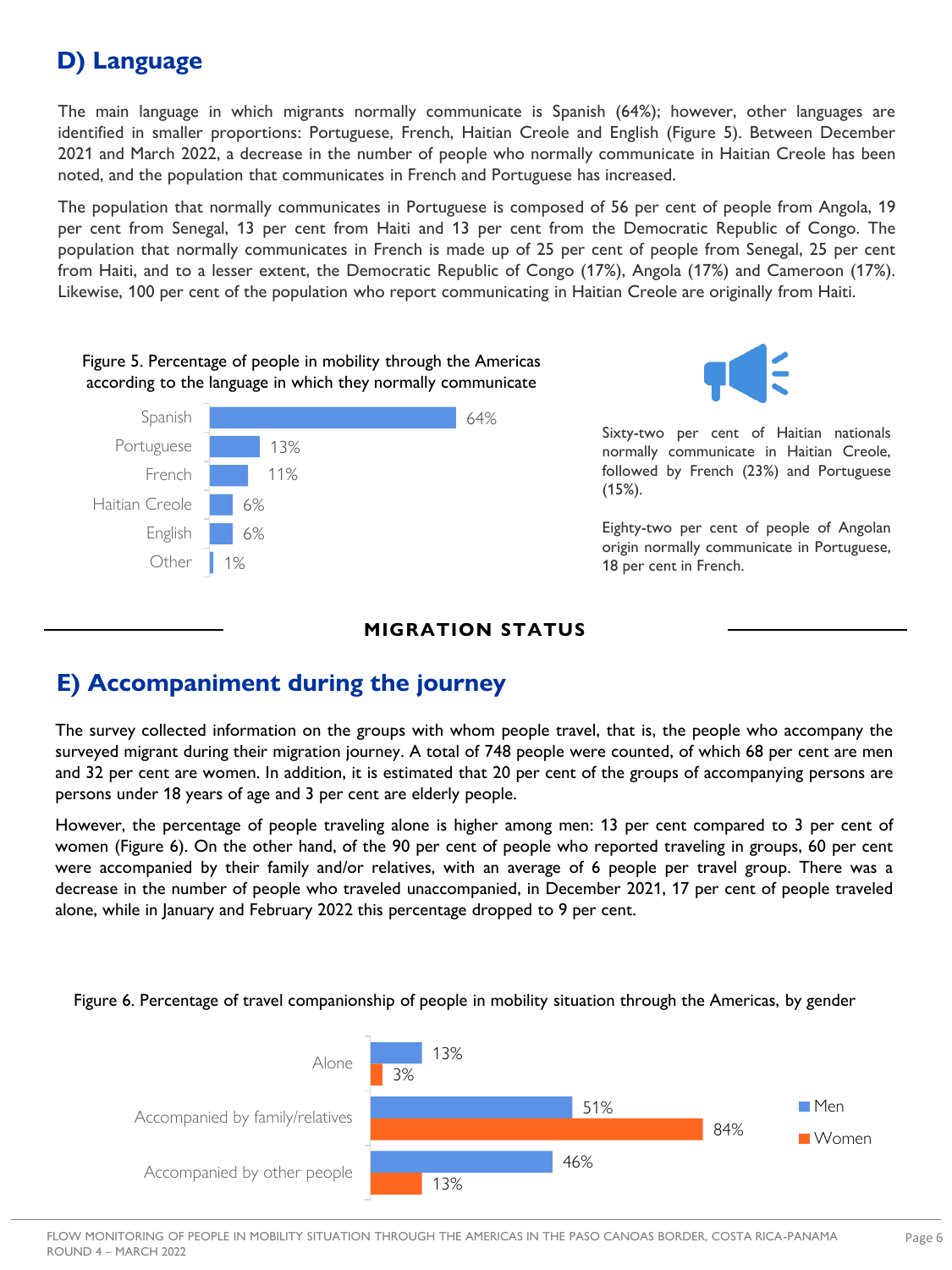#### **MIGRATION ROUTE**

The main countries of habitual residence of people in mobility situation through the Americas (countries where people lived for one year or more before starting their journey) are the Bolivarian Republic of Venezuela (33%), Brazil (17%), Colombia (7%), Ecuador (7%), Cuba (6%) and 30 per cent among 16 other countries (Map 2).





This map is for illustration purposes only. The boundaries and names shown and the designations used on this map do not imply official endorsement or acceptance by the International Organization for Migration.



Of the 50 per cent of persons originating from the Bolivarian Republic of Venezuela, 65 per cent lived in their country of origin before starting their journey (24% indicated residing in Caracas, 11% in Maracaibo), 8 per cent in Colombia (3% indicated residing in Medellín, 3% in Cali), 7 per cent in Chile (5% indicated residing in Santiago), 8 per cent in Ecuador (3% indicated residing in Falcon), 6 per cent in Peru (5% indicated residing in Lima), among others.



Of the 10 per cent of persons originating from Cuba, 46 per cent indicated residing in their country of origin before starting their journey (23% indicated residing in Havana, 8% in Oriente and 8% in Santiago de Cuba), 15 per cent in Colombia (8% indicated residing in Bogotá and 8% in Medellín), 15 per cent in Suriname (15% in Paramaribo), 8 per cent in the Bolivarian Republic of Venezuela (8% in Caracas), 8 per cent in Peru and 8 per cent in Uruguay.



Of the 10 per cent of people originating from Haiti, 85 per cent indicated Brazil as their country of usual residence (46% indicated Sao Paulo, 15% Santa Catarina, 15% Brasilia, 8% in Paraná), only 8 per cent indicated residing in Haiti before starting their journey and 8 per cent in the Plurinational State of Bolivia.



Of the 9 per cent of people originating from Angola, 45 per cent indicated Brazil as their country of usual residence (36% indicated residing in Sao Paulo), 36 per cent in Angola (36% indicated residing in Lingala), 9 per cent in Colombia and 9 per cent in Chile.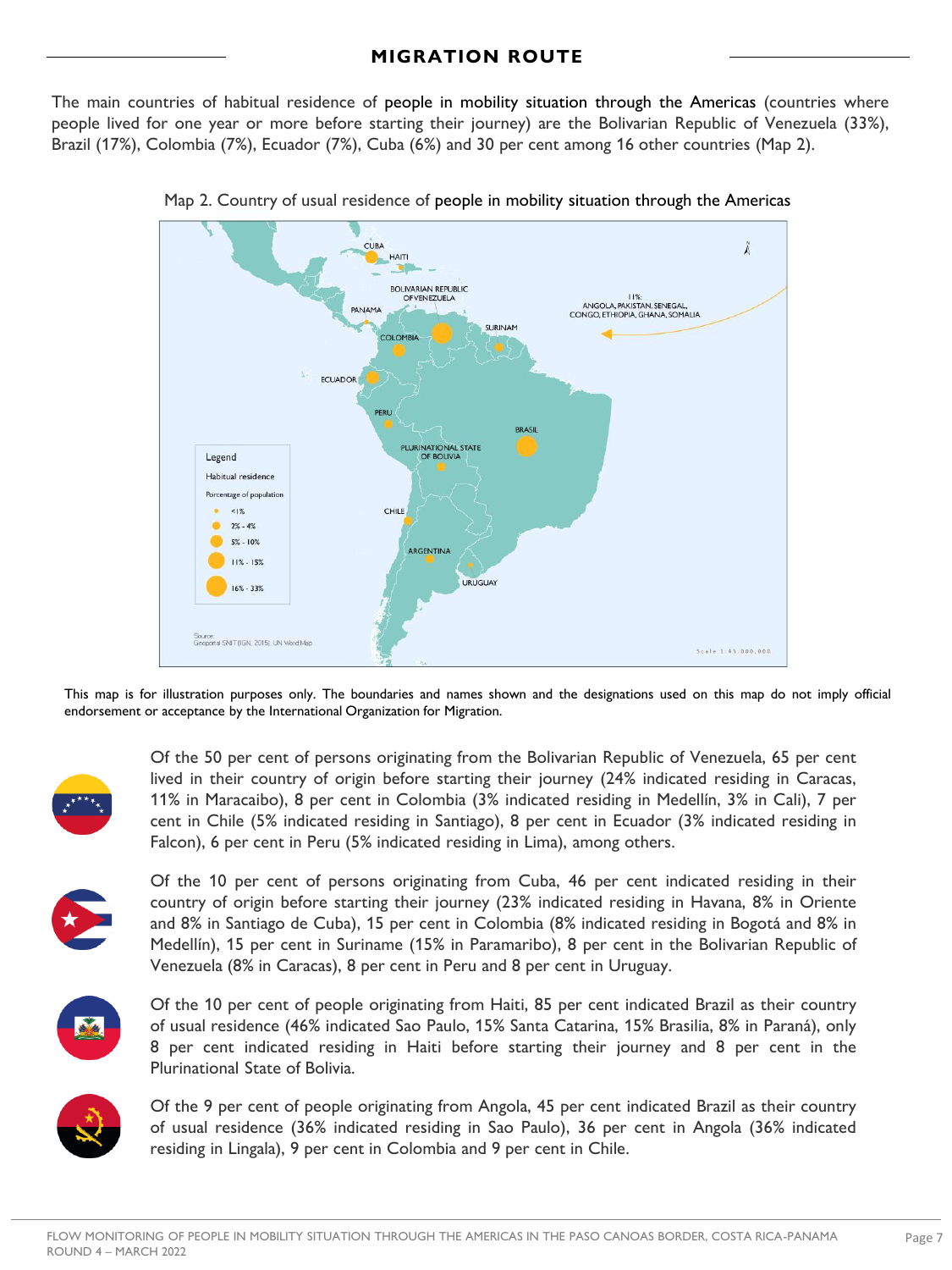

Figure 7. Main cities reported as transit sites on the migration route People had the possibility of choosing more than one option.

Map 3 shows the main migration routes identified by the migrant population moving between South American countries to Central America<sup>7</sup>. The identified route begins in Brazil and Bolivia, continuing to Peru (mainly to the city of Lima), and then to Quito in Ecuador. From Ecuador, the route forks into two routes; one to Medellín and the other to Necoclí in Colombia. From Medellín, there is one flow that indicates heading directly to David in Panama, and two others that travel to Necoclí or Darién in Panama, and from there, the routes are distributed among various transit cities reported in Panama, mainly through the communities of Puerto Limón, Panama City, Gualaca and Chiriquí.



Map 3. Main transit route and cities of the migrant population in mobility through the Americas

This map is for illustration purposes only. The boundaries and names shown and the designations used on this map do not imply official endorsement or acceptance by the International Organization for Migration.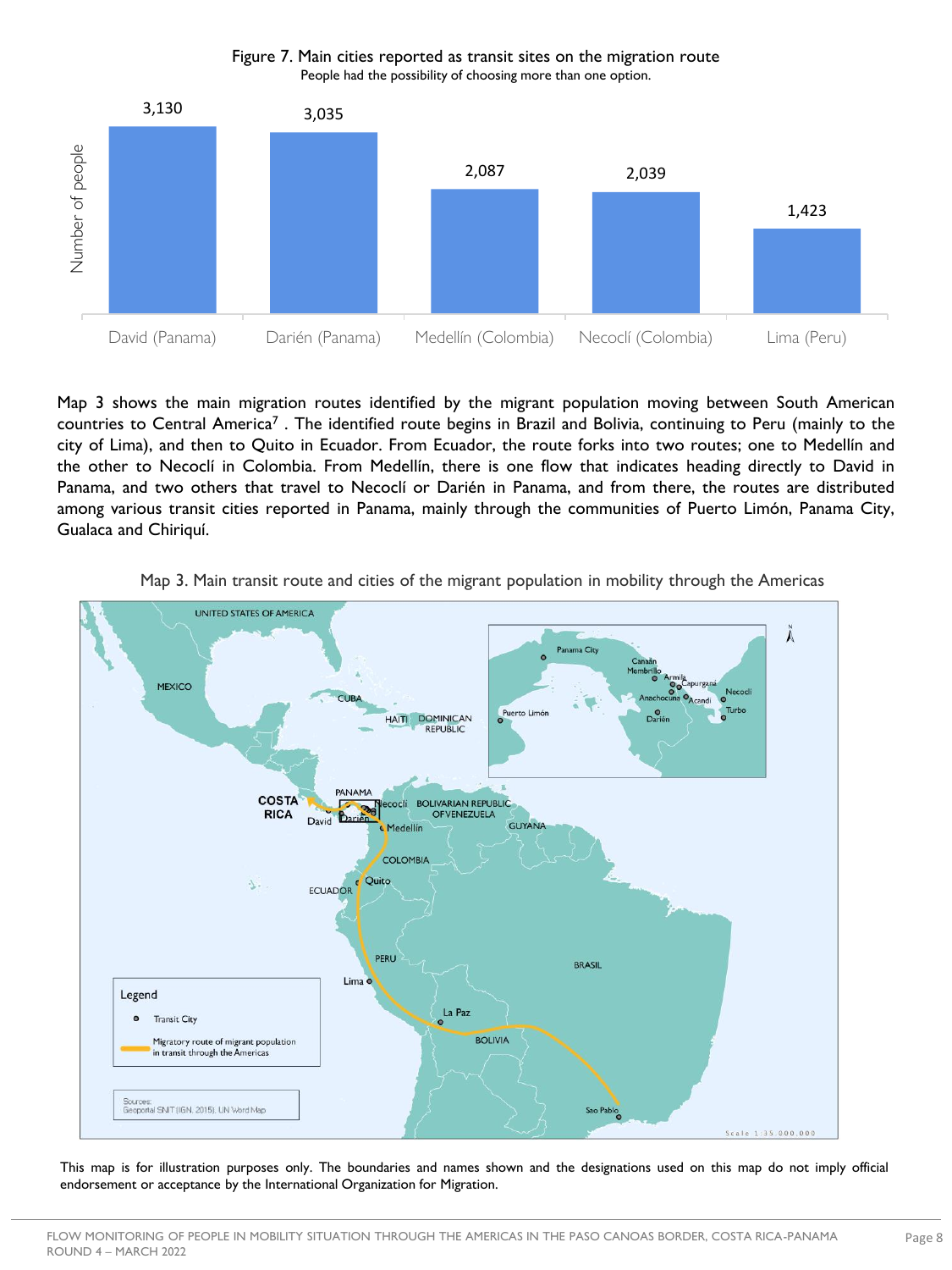The main countries and cities of transit reported by migrants during their journey are also identified<sup>6</sup>. Approximately 16 per cent of the people reported having passed through various cities in Brazil, 18 per cent in the Plurinational State of Bolivia, 39 per cent in Peru (39%), 41 per cent in Ecuador, 87 per cent in Colombia; mainly through Medellín (43%) Necoclí (42%), and Capurgana (12%). Likewise, 95 percent of the flow indicated having passed through Panama, mainly through David (65%), Darién (63%), among others (Chiriquí, Gualaca, Puerto Limón).







#### INFORMATION NEEDS DURING THEIR STAY IN COSTA RICA

Fifty-four per cent of the population indicated having some information needs during their stay in Costa Rica, related to access to basic resources, documentation, and economic resources, among others, while the remaining 46 per cent indicated having no needs.

An increase in needs related to medical assistance and security was identified, compared to the previous month; 6 per cent of the flow in February 2022 indicated a need for medical assistance and 5 per cent indicated a need for security.



- 6. Ninety-three per cent of the surveyed population responded on migration routes, and 11 per cent of the responding population indicated only one movement.
- 7. Map 3 includes information on migration routes identified by 10 or more respondents, excluding all those with fewer records.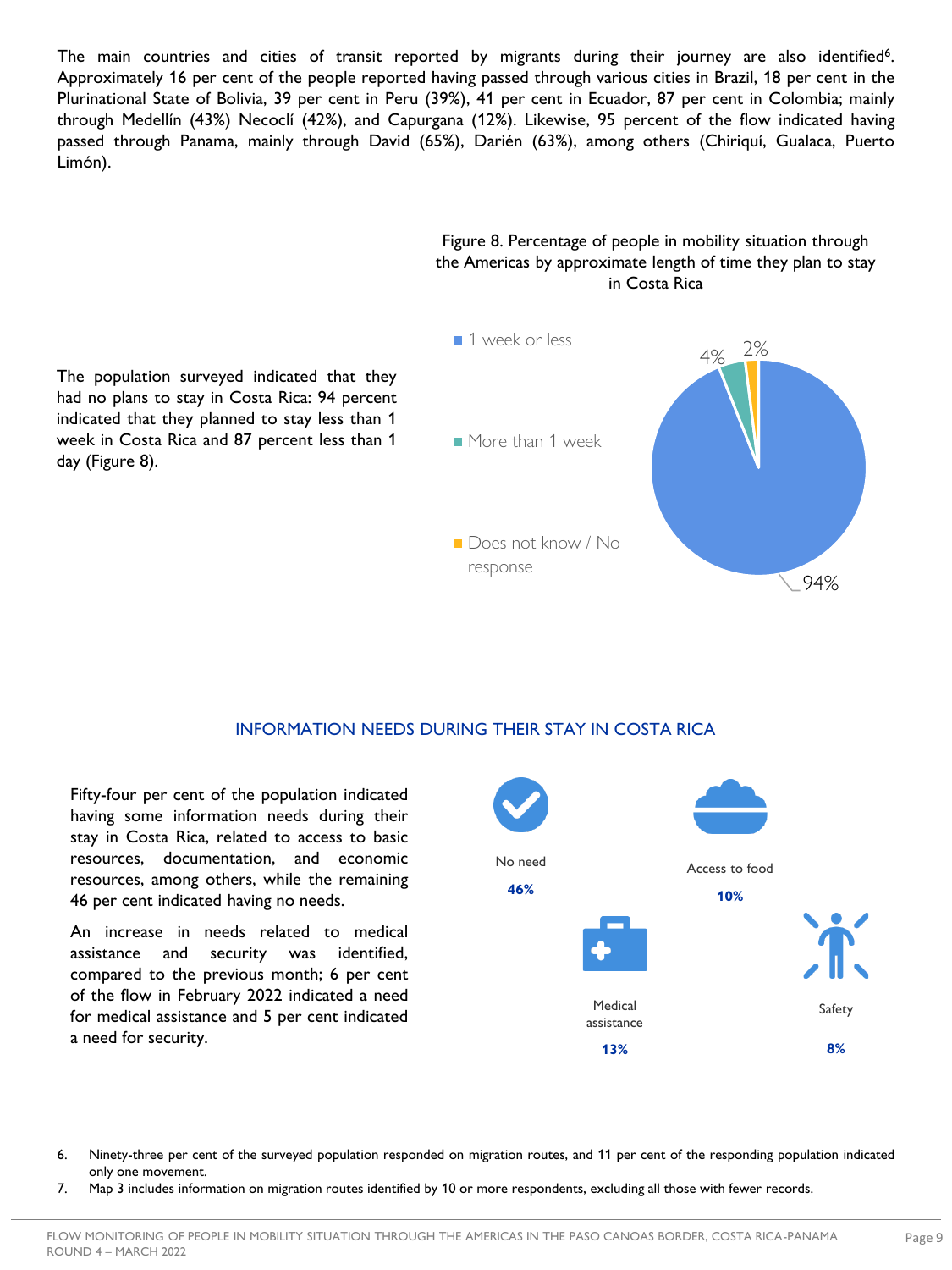Regarding the countries of destination of the population, the United States of America was identified as the main destination country (76%), followed by Mexico (15%), Canada (8%), among others (Map 4). However, there is a percentage variation in the destination country according to the nationalities of the individuals: of those who indicated coming from Haiti, 62 per cent indicated Mexico as their final destination country, followed by the United States of America (38%). On the other hand, 100 per cent of persons originating from Cuba indicated the United States of America, and 98 per cent of persons originating from the Bolivarian Republic of Venezuela indicated the United States of America and 2 per cent Canada as their final destination country .









This map is for illustration purposes only. The boundaries and names shown and the designations used on this map do not imply official endorsement or acceptance by the International Organization for Migration.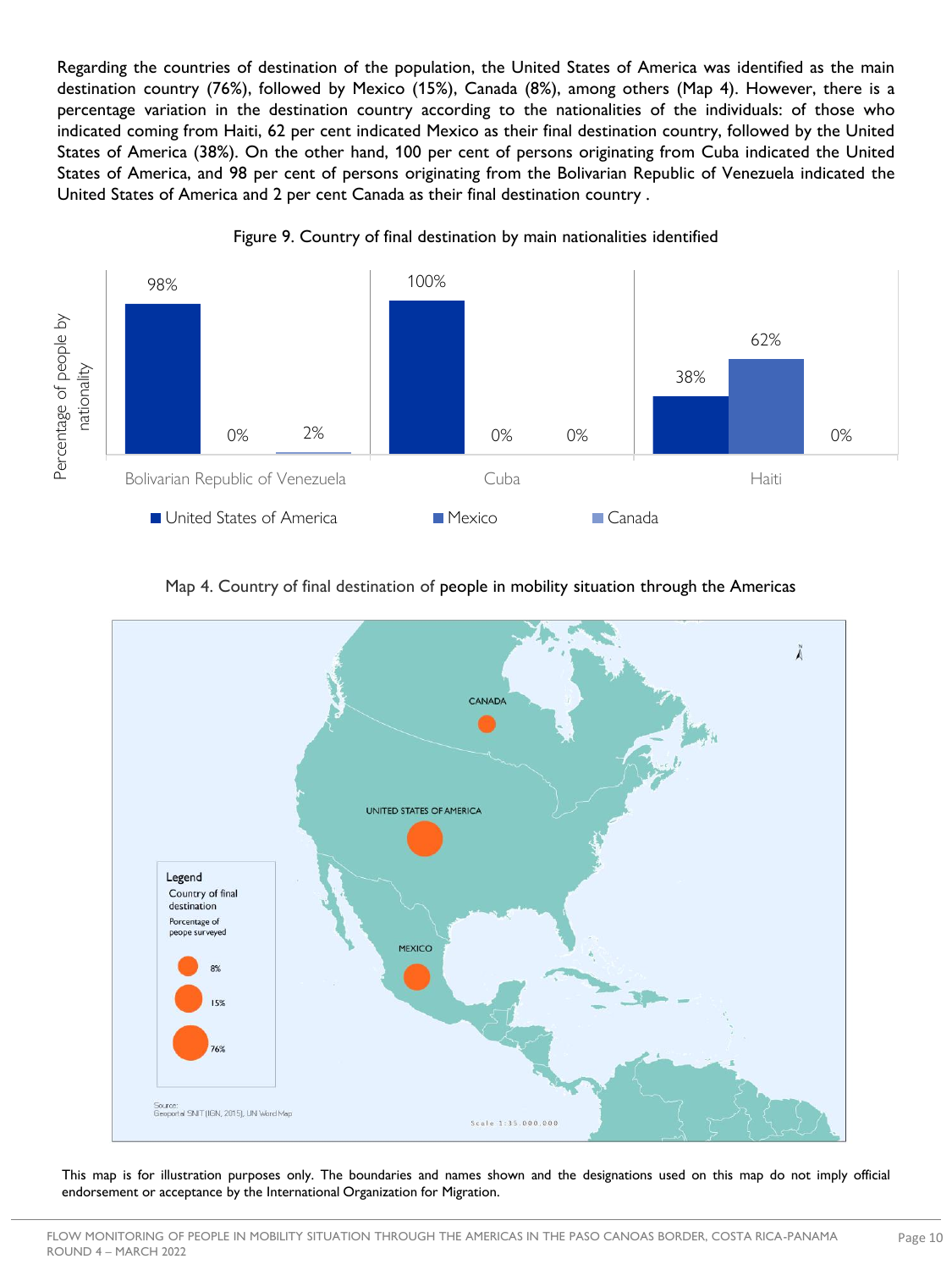# **F) Difficulties during the journey**

Regarding difficulties during the journey, 55 per cent of the population indicated lack of economic resources, followed by lack of food or water (48%), not having a place to sleep (42%), lack of transportation (37%), insecurity/theft (30%), lack of information (29%), among others (Figure 9). Likewise, a higher proportion of people from Angola reported difficulties during the journey, compared to people of other main nationalities identified.





Other difficulties: Difficult topography (38) and loss of belongings (37).



#### Figure 11. Main difficulties by main identified nationalities People had the possibility to choose more than one option.